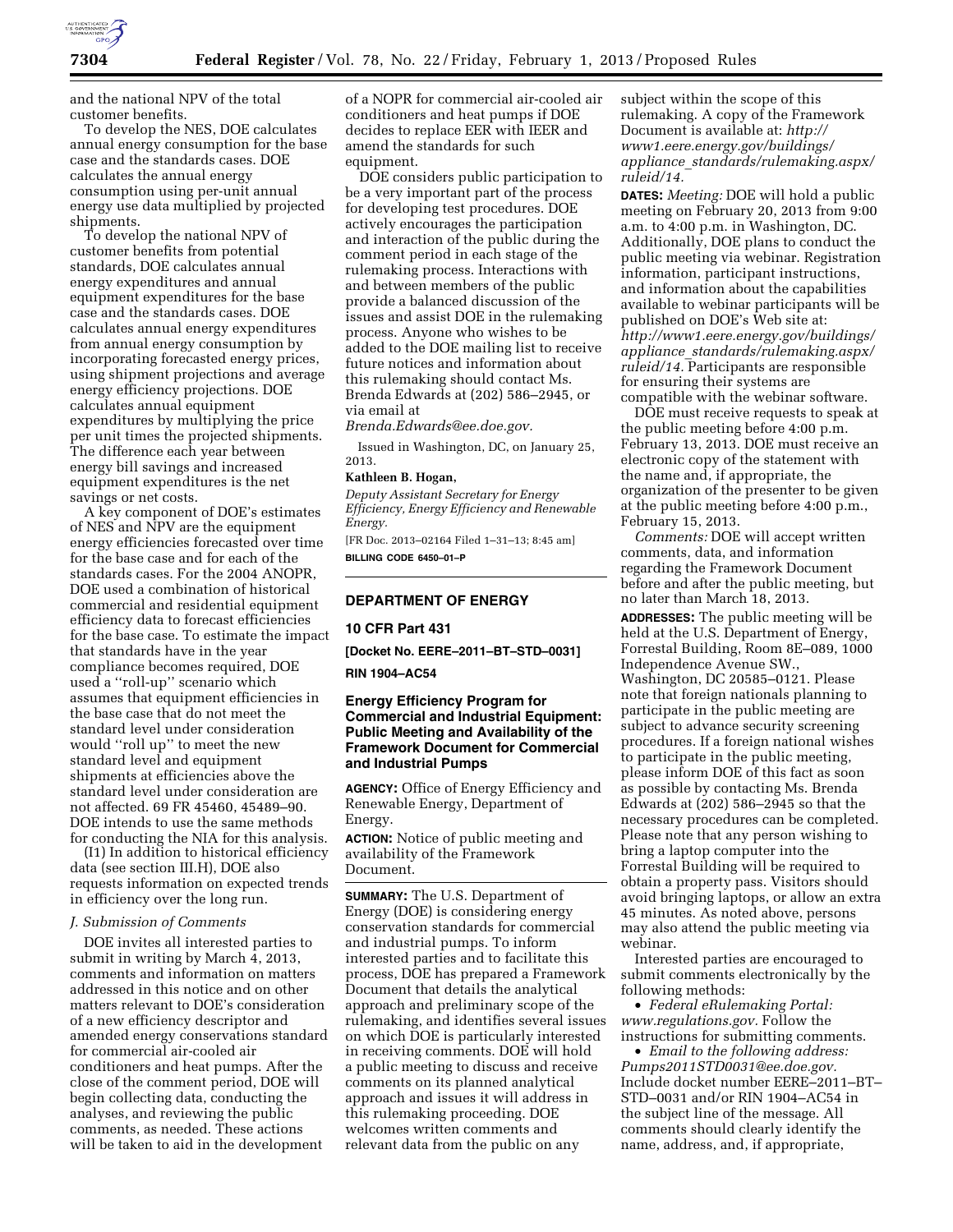organization of the commenter. Submit electronic comments in WordPerfect, Microsoft Word, PDF, or ASCII file format, and avoid the use of special characters or any form of encryption.

• *Postal Mail:* Ms. Brenda Edwards, U.S. Department of Energy, Building Technologies Program, Mailstop EE–2J, Framework Document for Commercial and Industrial Pumps, Docket No. EERE–2011–BT–STD–0031 and/or RIN 1904–AC54, 1000 Independence Avenue SW., Washington, DC 20585– 0121. If possible, please submit all items on a compact disc (CD), in which case it is not necessary to include printed copies. [Please note that comments sent by mail are often delayed and may be damaged by mail screening processes.]

• *Hand Delivery/Courier:* Ms. Brenda Edwards, U.S. Department of Energy, Building Technologies Program, Sixth Floor, 950 L'Enfant Plaza SW., Washington, DC 20024. Telephone: (202) 586–2945. If possible, please submit all items on a CD, in which case it is not necessary to include printed copies.

• *Instructions:* All submissions received must include the agency name and docket number and/or RIN for this rulemaking. No telefacsimilies (faxes) will be accepted.

*Docket:* The docket is available for review at *[http://www.regulations.gov/](http://www.regulations.gov/#!docketDetail;D=EERE-2011-BT-STD-0031) [#!docketDetail;D=EERE-2011-BT-STD-](http://www.regulations.gov/#!docketDetail;D=EERE-2011-BT-STD-0031)[0031,](http://www.regulations.gov/#!docketDetail;D=EERE-2011-BT-STD-0031)* and will include **Federal Register**  notices, framework document, notice of proposed rulemaking, public meeting attendee lists and transcripts, comments, and other supporting documents/materials throughout the rulemaking process. The regulations.gov Web page contains simple instructions on how to access all documents, including public comments, in the docket. The docket can be accessed by searching for docket number EERE– 2011–BT–STD–0031 on the regulations.gov Web site. All documents in the docket are listed in the *[www.regulations.gov](http://www.regulations.gov)* index. However, not all documents listed in the index may be publicly available, such as information that is exempt from public disclosure.

For information on how to submit a comment, review other public comments and the docket, or participate in the public meeting, contact Ms. Brenda Edwards at (202) 586–2945 or by email: *[Brenda.Edwards@ee.doe.gov.](mailto:Brenda.Edwards@ee.doe.gov)* 

# **FOR FURTHER INFORMATION CONTACT:**

Mr. Charles Llenza, U.S. Department of Energy, Office of Energy Efficiency and Renewable Energy, Building Technologies, EE–2J, 1000 Independence Avenue SW.,

Washington, DC 20585–0121. Telephone: (202) 586–2192. Email: *[pumps@EE.Doe.Gov.](mailto:pumps@EE.Doe.Gov)* 

Ms. Elizabeth Kohl, U.S. Department of Energy, Office of the General Counsel, GC–71, 1000 Independence Avenue SW., Washington, DC 20585–0121. Telephone: (202) 586–9507. Email: *[Elizabeth.Kohl@hq.doe.gov.](mailto:Elizabeth.Kohl@hq.doe.gov)* 

For information on how to submit or review public comments and on how to participate in the public meeting, contact Ms. Brenda Edwards, U.S. Department of Energy, Office of Energy Efficiency and Renewable Energy, Building Technologies Program, EE–2J, 1000 Independence Avenue SW., Washington, DC, 20585–0121. Telephone (202) 586–2945. Email: *[Brenda.Edwards@ee.doe.gov.](mailto:Brenda.Edwards@ee.doe.gov)* 

**SUPPLEMENTARY INFORMATION:** Title III of the Energy Policy and Conservation Act of 1975, as amended, (EPCA or the Act), Public Law 94–163, (42 U.S.C. 6291 *et. seq.*) sets forth a variety of provisions designed to improve energy efficiency.1 Part C) 2 of Title III (42 U.S.C. 6311– 6317) establishes an energy conservation program for certain industrial and commercial equipment. Section 6311(1)(A) includes pumps as ''covered equipment.'' DOE is authorized to set standards for pumps and to establish test procedures and prescribe labeling requirements for them. See 42 U.S.C. 6295(o); 6316(a); 6314; and 6315.

DOE has prepared the framework document to explain the relevant issues, analyses, and processes it anticipates using when considering new energy conservation standards for commercial and industrial pumps. The focus of the public meeting noted above will be to discuss the information presented and issues identified in the Framework Document. At the public meeting, DOE will make presentations and invite discussion on the rulemaking process as it applies to commercial and industrial pumps. DOE will also solicit comments, data, and information from participants and other interested parties.

DOE is planning to conduct in-depth technical analyses in the following areas: (1) Engineering, (2) energy use, (3) equipment price, (4) life-cycle cost and payback period, (5) national impacts, (6) manufacturer impacts, (7) emission impacts, (8) utility impacts, (9) employment impacts, and (10) regulatory impacts. DOE will also

conduct several other analyses that support those previously listed, including the market and technology assessment, the screening analysis (which contributes to the engineering analysis), and the shipments analysis (which contributes to the national impact analysis).

DOE encourages those who wish to participate in the public meeting to obtain the Framework Document and to be prepared to discuss its contents. A copy of the Framework Document is available at: *[http://](http://www1.eere.energy.gov/buildings/appliance_standards/rulemaking.aspx/ruleid/14) [www1.eere.energy.gov/buildings/](http://www1.eere.energy.gov/buildings/appliance_standards/rulemaking.aspx/ruleid/14)  appliance*\_*[standards/rulemaking.aspx/](http://www1.eere.energy.gov/buildings/appliance_standards/rulemaking.aspx/ruleid/14)  [ruleid/14.](http://www1.eere.energy.gov/buildings/appliance_standards/rulemaking.aspx/ruleid/14)* 

Public meeting participants need not limit their comments to the issues identified in the framework document. DOE is also interested in comments on other relevant issues that participants believe would affect energy conservation standards for this equipment, applicable test procedures, or the preliminary determination on the scope of coverage. DOE invites all interested parties, whether or not they participate in the public meeting, to submit in writing by March 18, 2013, comments and information on matters addressed in the Framework Document and on other matters relevant to DOE's consideration of coverage and standards for commercial and industrial pumps.

The public meeting will be conducted in an informal, facilitated, conference style. There shall be no discussion of proprietary information, costs or prices, market shares, or other commercial matters regulated by U.S. antitrust laws. A court reporter will record the proceedings of the public meeting, after which a transcript will be available for purchase from the court reporter and placed on the DOE Web site at: *[http://](http://www1.eere.energy.gov/buildings/appliance_standards/rulemaking.aspx/ruleid/14)  [www1.eere.energy.gov/buildings/](http://www1.eere.energy.gov/buildings/appliance_standards/rulemaking.aspx/ruleid/14)  appliance*\_*[standards/rulemaking.aspx/](http://www1.eere.energy.gov/buildings/appliance_standards/rulemaking.aspx/ruleid/14)  [ruleid/14.](http://www1.eere.energy.gov/buildings/appliance_standards/rulemaking.aspx/ruleid/14)* 

After the public meeting and the close of the comment period on the Framework Document, DOE will collect additional data, conduct the analyses as discussed in the Framework Document and at the public meeting, and review the public comments received.

DOE considers public participation to be a very important part of the process for determining whether to establish energy conservation standards and, if so, in setting those standards. DOE actively encourages the participation and interaction of the public during the comment period in each stage of the rulemaking process. Beginning with the Framework Document, and during each subsequent public meeting and comment period, interactions with and among members of the public provide a

<sup>1</sup>All references to EPCA in this document refer to the statute as amended through the American Energy Manufacturing Technical Corrections Act (AEMTCA), Public Law 112–210 (Dec. 18, 2012).

<sup>2</sup>For editorial reasons, upon codification in the U.S. Code, Part C was re-designated Part A–1.